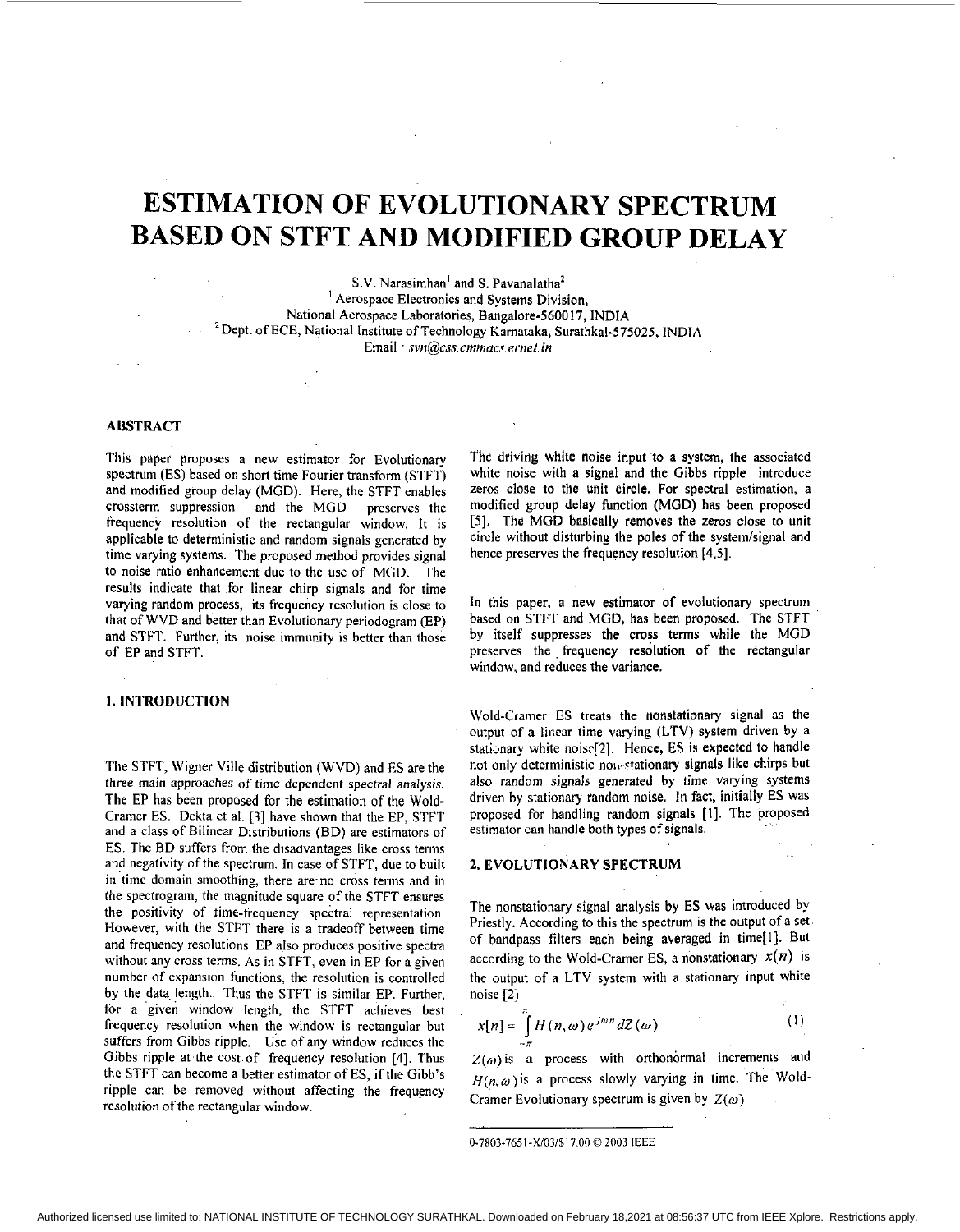$$
S_{ES}(n,\omega) = |H(n,\omega)|^2 \tag{2}
$$

From Eqns. (1) and (2), ES can be expressed as [3],

$$
S(n,\omega) = \frac{1}{2\pi} \sum_{k} \sum_{l} \delta[l-n] \delta[k]
$$

$$
\int_{-\pi}^{\pi} H^*(l-k,\lambda) H(l+k,\lambda) \delta[\omega-\lambda] e^{-j(\omega-\lambda)2k} d\lambda
$$

That **is,** the **ES** involves convolution in both time and frequency with delta .functions and these provide localization both in time and frequency.

Dekta et a1.[3] have shown that **BD,** STFT and **EP** are the estimators of ES.  $\delta[l-n]\delta[k]$  functions of ES are approximated by the respective bases or window functions of **EP,** STFT and BD.

While the STFT and EP approximate the  $\delta[\omega-\lambda]$  by  $[1 + e^{-i(\omega - \lambda)}]$ , the BD approximates this term by a constant. The term  $[1 + e^{-j(\omega - \lambda)}]$  has a lowpass effect and hence reduces the cross term components in the estimate [3]. Absence of this term in **BD** results in cross terms.

 $\pm$  1  $\pm$ 

resolution than STFT. Improving the frequency resolution by some means can make STFT, a better estimator of **ES.** 

 $\label{eq:1} \begin{split} \mathcal{D}(\mathbf{r}^{(1)}_1) = \mathcal{D}(\mathbf{r}^{(1)}_1) = \mathcal{D}(\mathbf{r}^{(1)}_1) = \mathcal{D}(\mathbf{r}^{(1)}_1)\\ \mathcal{D}(\mathbf{r}^{(1)}_1) = \mathcal{D}(\mathbf{r}^{(1)}_1) = \mathcal{D}(\mathbf{r}^{(1)}_1) = \mathcal{D}(\mathbf{r}^{(1)}_1) = \mathcal{D}(\mathbf{r}^{(1)}_1) \end{split}$ Hence, compared to **ED,** *STFT has more resemblance to the EP and can be used as an estimator of ES. EP and STFT differ only in lerms of window firnction, which decides the frequency resolution.* The EP provides a better frequency

#### 3. **THE** MODIFIED **GROUP** DELAY **[4,5]**

.. ..

., The variance / fine structure of a spectral estimate can be due to the driving white noise input of a system or due to white noise associated with the signal (sinusoids) or the signal truncation effects or any combination of these three which introduce spectral ripples. The spectrum of a white noise sequence **or** any spectrum with ripples has **zeros close**  to the unit circle, *in* the 2-plane. The windowed and averaged periodogram reduce the variance only at the cost of spectral resolution. On the Z-plane, this can be interpreted as.pulling the signal poles in addition to the zeros which cause ripple. The MGD removes the zeros which contribute to fine structure / variance without disturbing the signal/ system roots. *Therefore for ES estimation using STFT, to remove rhe effect of input white noise and to reduce the ripples due 10 rectangular windowing, the MGD approach is very appropriate.*  For a minimum phase *real* signal  $x(n)$  [5],

$$
\ln|X(\omega)| = \sum_{k=0}^{\infty} c(k)\cos(\omega k)
$$
 (3)

The GDF derived from the spectral magnitude is

$$
\tau_p(\omega) = -\frac{\partial}{\partial \omega} [\theta(\omega)] = \sum_{k=1}^{\infty} kc(k) \cos(\omega k)
$$
 (4)

The modification **[4,5]** of GDF involves the estimation of these **zeros** and their removal in the GDF domain. If the signal  $x(n)$  is real: generated by an all-pole system driven by a' white noise or has sinusoids with white noise and further, its spectrum  $X(\omega) = N(\omega)/D(\omega)$ . O( $\omega$ ) corresponds to the system or sinusoids and  $N(\omega)$  to the excitation or associated noise, respectively. For this case, the modified GD is

$$
\tau_p(\omega) = \tau_{pN}(\omega) - \tau_{pD}(\omega) \tag{5}
$$

and  $\tau_{pD}(\omega)$  are the MGDs for  $N(\omega)$  and  $D(\omega)$ [4,5], and are  $\alpha_N(\omega) / |N(\omega)|^2$  and  $\alpha_D(\omega) / |D(\omega)|^2$ , respectively.  $\alpha_N$  ( $\omega$ ) and  $\alpha_D$  ( $\omega$ ) are their numerators. The  $\tau_{N}(\omega)$  will have large amplitude spikes due to very small values **of**   $N(\omega)^2$  near the zeros (which are close to the unit circle) and this is not so with  $\tau_{pD}(\omega)$ , as the roots of *D(* $\omega$ *)* are well within the unit circle. Hence, in  $\tau_p(a)$ , the effect of input white noise or the associated noise **or** the truncation effects masks the system or the signal component, which is assumed to be an all-pole one. The effect of these zeros is reduced significantly by multiplying  $\tau_p(\omega)$  (Eqn.(5)) by  $|N(\omega)|^2$ . Also, as the envelope of  $|N(\omega)|^2$  is nearly flat, the significant features of  $\tau_{p}(\omega)$  continue to exist, with the  $|N(\omega)|^2$  fluctuations superimposed on it. Hence, the modified GDF  $\tau_{po}(\omega)$  is given by [4],

$$
\tau_{po}(\omega) = \tau_p(\omega) |N(\omega)|^2 \tag{6}
$$

The estimate of  $|N(\omega)|^2$ ,  $|\hat{N}(\omega)|^2 = |X(\omega)|^2 / |X_S(\omega)|^2$ ,  $|X_{S}(\omega)|^{2}$  is the smoothed power spectrum obtained by the truncated cepstral sequence **[4].** 

$$
\hat{N}(\omega) = X(\omega) / X_s(\omega) = [1 + \Delta(\omega) / X_s(\omega)] \quad (7)
$$

Here,  $\Delta(\omega)$  is the fluctuating part of  $X(\omega)$ . For a signal having *flat spectral characteristic*, in the GD  $r_n(\omega)$ , the contribution is only due to  $\Delta(\omega)$ . Therefore, a GDF that is free from ripple on the flat floor is given by [4]

$$
\tau_o(\omega) = \tau_p(\omega) |\Delta(\omega)|^2 \tag{8}
$$

## 4. ESTIMATION **OF** ES BY STlT AND MODIFIED **CD**  FUNCTION

The estimation of **ES** by STFT using a rectangular window, though free from cross terms suffers mainly from ripple effect. One of the contributions to the-ripple effect is the Gibbs ripple effect due to abrupt data truncation. Others are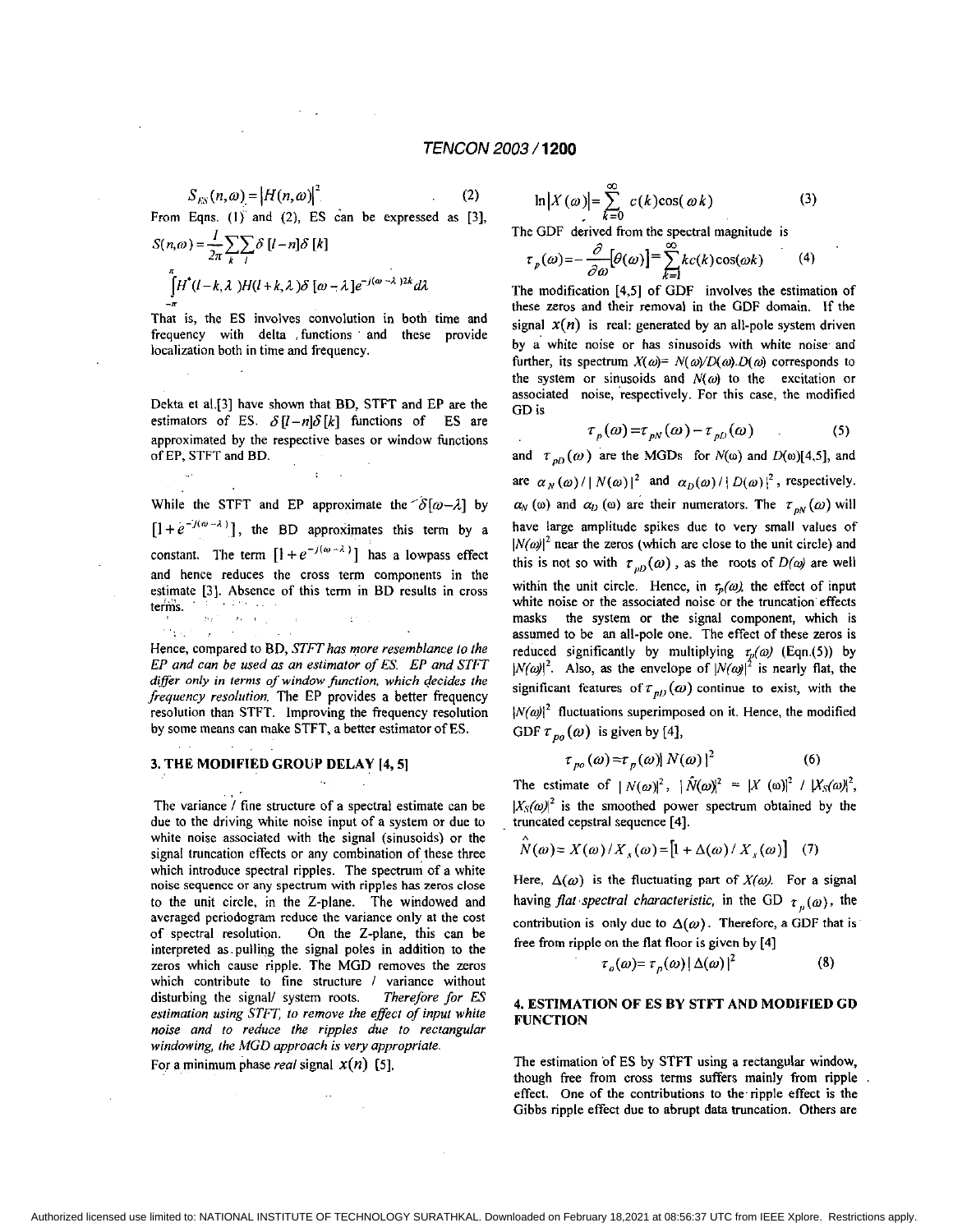driving input noise for a system output and the associated noise with a signal or system output. One of the obvious common solutions to remove the ripple effect due to above factors is to use a smooth window function, which will smear the ripple effect and make the spectrum smooth. But this smoothness or reduction in the variance of the spectrum is at the cost of frequency resolution. Hence the STFT though free from cross terms is not a good estimator of ES. Therefore it is required to remove the ripple effect without any loss of frequency resolution. This is achieved by the application of MGD.

For the signal under consideration first STFT is computed with a rectangular window of suitable length and at each instant of time MGD is computed. In STFT computation **as**  higher lags that are having large variance are also included, and they contribute to the variance of the STFT estimate. To take care of this, autocorrelation coefficients for higher order lags, derived from spectrogram, are made zero and its FT is considered **as** estimate of spectrogram. This estimate is supposed to be a positive quantity **as** it represents the power spectral density (PSD). However the inevitable presence of the rectangular window may make the spectrogram values negative. Since GDF  $\tau_n(\omega)$  involves logarithmic operation (Eqn. (3) and **(4)),** it is necessary to ensure that values of the slice of the spectrogram at each instant of time are positive. This is achieved by raising the floor level by scaling up the autocorrelation coefficient at the zeroth lag, sufficiently. Further, in computing **(41**   $\tau_p(\omega)$ , the equivalent magnitude spectrum is computed from the spectrogram slice. For each TFR slice obtained from the modified GDF  $\tau_a(\omega)$ , the gain and base level are adjusted with respect to the original log spectrum

For deterministic signals like, linear chirps or FSK signals, where only the Gibbs ripple on the floor is to be reduced,  $\tau_{p}(\omega)$  is modified by multiplying with  $|\Delta(\omega)|^2$ . But for a time varying random process,  $|N(\omega)|^2$  is used to get  $\tau$ <sub>o</sub> $(\omega)$ .

#### **5. RESULTS AND CONCLUSIONS**

For a linear chirp signal, for the proposed method of ES estimation, a rectangular window of length **16** and DFT length of **128** are used. The number of autocorrelation lags considered is 16. The  $|\Delta(\omega)|^2$  estimate is obtained by considering the first 8 cepstral coefficients in computing the smoothed PSD. To avoid negative spectral values in spectrogram slice, the autocorrelation coefficient at zeroth lag has been lifted by a factor U **=IO.** For STFT, **16** length hamming window is used. Fourier basis functions with M=5 are used for EP computation.

Fig.la shows that compared to STFT and EP the proposed ES provides a high spectral resolution that is comparable to that of WVD *but without any cross ferms.* For a signal with SNR of 6 dB (Fig.1b) in the new method the spurious peaks due to noise are minimum and also the frequency resolution is still maintained Here, the MGD is computed

with  $|\hat{N}(\omega)|^2$ , as the spectrum is no more flat. For the

random time varying signal, for the estimation of  $\left| N(\omega) \right|^2$ . the first 5-cepstral coefficients are used. The ideal time varying AR spectrum and the corresponding results obtained with STFT, WVD, EP and proposed ES are shown in Fig. IC. The proposed estimator can track the time varying AR with good resolution. Further, with an output SNR of 5dB (Fig.ld), the proposed algorithm has comparatively less unwanted peaks and can track time varying pattern with good frequency resolution.

In the proposed estimator for ES based on STFT and MGD, the STFT due to its built in averaging suppress the crossterms and the MGD preserves the frequency resolution of the rectangular window as it reduces the Gibbs ripple without using any window function. The MGD also provides signal to noise ratio enhancement as it removes the zeros close to the unit circle due to the associated noise. For linear chirp signals and for time varying random process its frequency resolution is close to that of WVD and better than EP and STFT. Further it has a better performance than the EP and STFT in the presence of noise.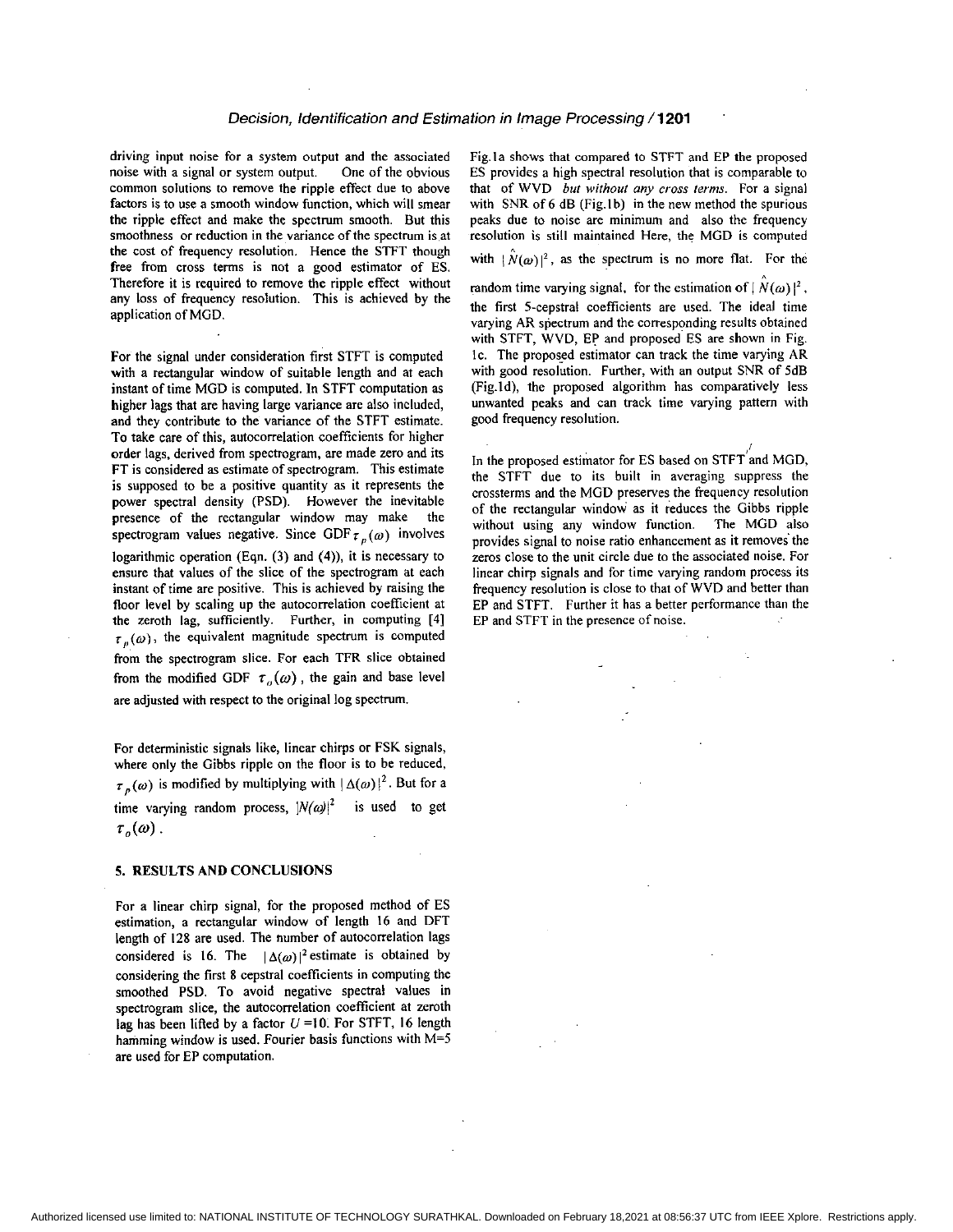

**Fig.1. Contour plots** for **a chirp signal with (a] SNR= 0 dB and (b) SNR=6dB, and** for **a random signal with** *(c)* **SNR= 0 dB arid (d) SNR=SdB.**